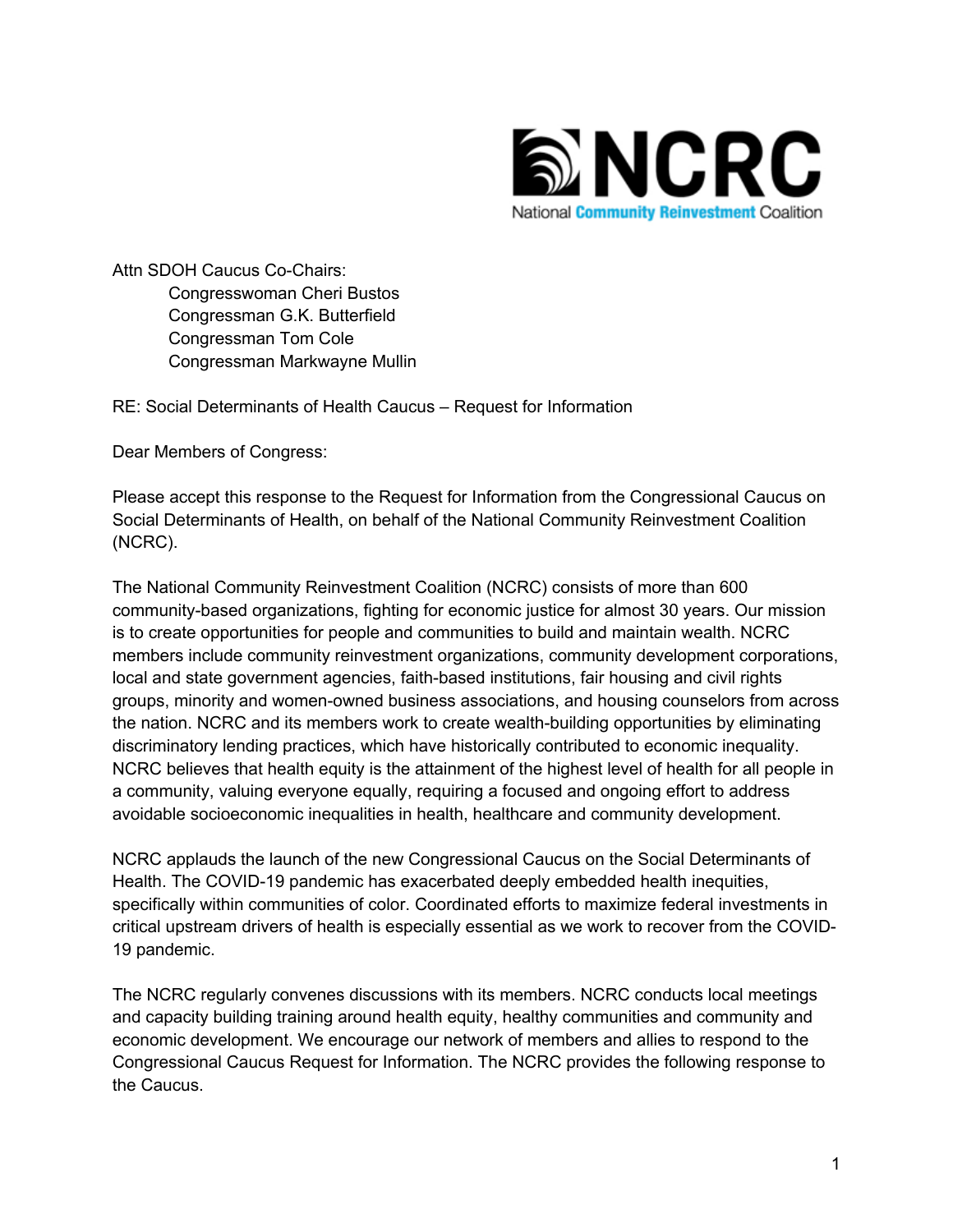## RESPONSES TO INDIVIDUAL QUESTIONS

### **Experience with SDOH Challenges**

*Question 1: What specific SDOH challenges have you seen to have the most impact on health? What areas have changed most during the COVID-19 pandemic?*

NCRC believes that housing is health.<sup>1</sup> Homes may provide shelter and safety, as well as create a foundation for physical and mental health. NCRC believes that during the pandemic especially, we need to limit excessive trauma and maintain people in their homes, safely, by expediting the delivery of emergency rental assistance (e.g. H.R. 5196 Expediting Assistance to Renters and Landlords Act of 2021). THis relief is particularly important given the Supreme Court's decision striking down the Center for Disease Control and Prevention's eviction moratorium.

### *Question 3: Are there other federal policies that present challenges to addressing SDOH?*

Loans and investments made as part of banks' Community Reinvestment Act (CRA) activities are an important source of funding for hospitals and health systems to address social determinants of health. By funneling resources to address root causes of health disparities, such as poverty, economic mobility and supportive community resources, hospitals and health systems have the distinct opportunity to disrupt the cycle of inequity that stymies both health and economic outcomes. CRA modernization is crucial to these investments, ultimately supporting health equity, enhanced health outcomes in communities.

Along with directly contributing to community health, many CRA activities affect social determinants of health. Activities that promote affordable housing development can improve the health of low- to moderate-income (LMI) individuals and families by increasing healthy living conditions and financial accessibility to determinants of health. Families with LMI are more likely to experience unhealthy and unsafe housing conditions<sup>2</sup> in neighborhoods that lack health promotion resources. Severely cost-burdened renters are less likely to have a usual source of medical care<sup>3</sup>, more likely to postpone clinical care and more likely to face food insecurity. Affordable homes can, therefore, allow greater access to food, healthcare and education — all of which are social determinants of health. CRA activities can also improve financial equity and wellbeing for local residents; similar to housing development, this can also increase the affordability of health-promoting resources and services. Lastly, investments or initiatives that

<sup>&</sup>lt;sup>1</sup> Taylor, Lauren. Housing and Health: An Overview of the Literature. June 7, 2018. https://www.healthaffairs.org/do/10.1377/hpb20180313.396577/full/

 $2\overline{B}$  Braveman P; Dekker M; Egerter S; Sadegh-Nobari T; and Pollack C. "How Does Housing Affect Health?" May 1, 2011. https://www.rwjf.org/en/library/research/2011/05/housing-and-health.html

<sup>&</sup>lt;sup>3</sup> Tavlor, Lauren. Housing and Health: An Overview of the Literature. June 7, 2018. https://www.healthaffairs.org/do/10.1377/hpb20180313.396577/full/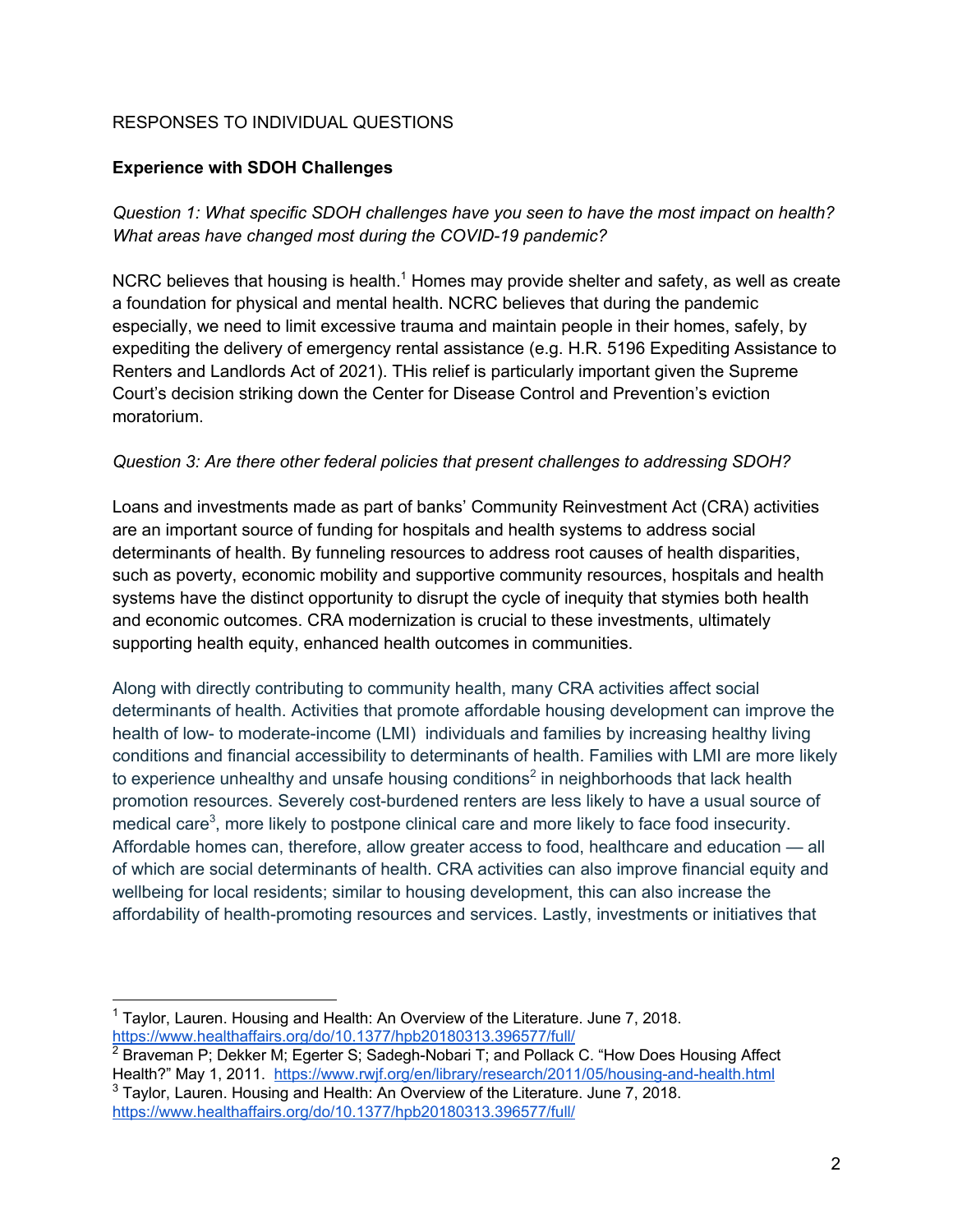improve the local economy and support small businesses improve community health, as research supports a link between economy and health<sup>4</sup>.

NCRC encouraged members and allies of health equity to comment on the Federal Reserve's CRA Advanced Notice of Proposed Rulemaking in February 2021. The comment period resulted in 615 total comments to the Federal Reserve, of which 65 comments, or 10.6%, were related to the social determinants of health and ultimate health outcomes for low- and moderateincome (LMI) communities. While most of these comments came from national organizations, many local and state organizations and companies and individuals such as medical professionals participated. Some common themes among commentators were related to mental health outcomes, people with disabilities, and overall population health, especially in LMI communities.

CRA is a tool that allocates resources to underserved communities and it addresses affordable housing and community development needs that ultimately improve population health. For example, housing that does not contain lead paint hazards and other environmental dangers will clearly improve the health of lower-income communities. The content of the ANPR comments was filled overwhelmingly with emphasis on targeting underserved demographics, which inherently supports a strengthened CRA. NCRC urges the Congressional Caucus to collaborate with CRA regulators (Office of the Comptroller of the Currently, FDIC and Federal Reserve) on determining the CRA modernization efforts that may have the greatest impact on health outcomes.

## **Improving Alignment**

*Question 5: Where do you see opportunities for better coordination and alignment between community organizations, public health entities, and health organizations? What role can Congress play in facilitating such coordination so that effective social determinant interventions can be developed?*

The majority of U.S. hospitals are nonprofit entities and as such must conduct Community Health Needs Assessments (CHNA) every three years, as required by the Affordable Care Act (ACA) to maintain tax-exempt status by the Internal Revenue Services (IRS). The CHNA includes a three-year plan or strategy to accomplish the goals outlined by community input. There must be enhanced collaboration between health and hospital systems, community-based organizations and other stakeholders, however, as the timeline currently exists, hospitals are already planning their next CHNA cycle less than two years into the implementation of the current cycle. The ability to measure health outcomes may be stymied by the short timeline<sup>5</sup>.

<sup>4</sup> Blum, Elizabeth Sobel. "HEALTHY COMMUNITIES:

A Framework for Meeting CRA Obligations." Federal Reserve Bank of Dallas. March 2014. https://www.dallasfed.org/~/media/documents/cd/healthy/CRAframework.pdf

<sup>&</sup>lt;sup>5</sup> Rozier, Michael; Goold, Susan; and Simone Singh. "How Should Nonprofit Hospitals' Community Benefit Be More Responsive to Health Disparities?" AMA Journal of Ethics. 2019.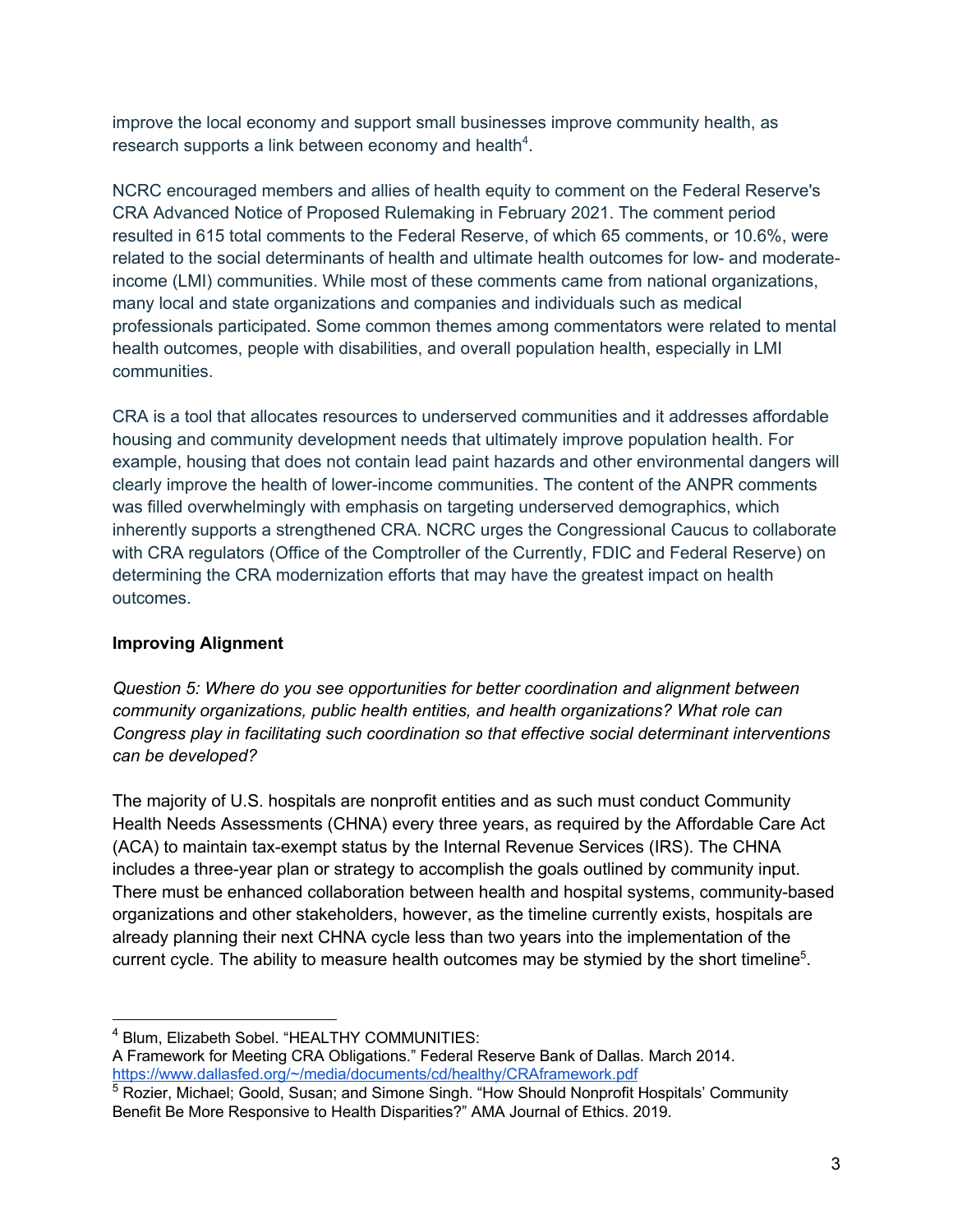Consider studying and piloting a five-year CHNA timeline to determine health outcomes with reliability, while continuing to increase collaboration across community and economic development stakeholders.

Furthermore, nonprofit hospitals maintain their nonprofit tax-exempt status by providing community benefits, such as charity care. However, the IRS provides little specificity around what constitutes a community benefit, in terms of services and supports. Congress may seek to authorize the IRS to clarify. Perhaps more concerning is the lack of evidence from the IRS regarding community benefits violations<sup>6</sup>. Communities deserve to know how their local hospitals are performing in regard to community benefits. NCRC suggests the Congressional Caucus study this issue and provide recommendations.

# *Question 7: How could federal programs such as Medicaid, CHIP, SNAP, WIC, etc. better align to effectively address SDOH in a holistic way? Are there particular programmatic changes you recommend?*

Food scarcity can have long-term consequences for health. Research has found that individuals who experience recurring periods of hunger are more likely to choose to eat energy-dense foods, altering their metabolism over time, and leading to weight gain and the development of chronic disease.<sup>7</sup> Another relevant concern is that many recipients exhaust their benefits early in the month<sup>8</sup> - at cadences that would still exhaust the increased amounts<sup>9</sup> - leaving open the possibility that cyclical shortcomings<sup>10</sup> will still have negative consequences for health.<sup>11</sup>

First, the USDA should conduct research to determine how it can refine the Thrifty Food Plan (TFP). Second, the USDA should take advantage of existing payment messaging capabilities to support the expansion of healthy food incentive programs.

I. We applaud the USDA's TFP reevaluation, but further refinements are needed.

https://journalofethics.ama-assn.org/article/how-should-nonprofit-hospitals-community-benefit-be-moreresponsive-health-disparities/2019-03

<sup>&</sup>lt;sup>6</sup> "Opportunities Exist to Improve Oversight of Hospitals' Tax-Exempt Status." Tax Administration, Government Accountability Office. October 19, 2020. https://www.gao.gov/products/gao-20- 679?mobile\_opt\_out=1

 $^7$  Laraia, Barbara A. "Food Insecurity and Chronic Disease." Advances in Nutrition 4, no. 2 (March 1, 2013): 203–12. https://doi.org/10.3945/an.112.003277.

<sup>&</sup>lt;sup>8</sup> Hillis, Andrew. (2017) "Salience through Information Technology: The Effect of Balance Availability on the Smoothing of SNAP Benefits." Harvard Business School. Working Paper 18-038. Retrieved at https://www.hbs.edu/ris/Publication%20Files/18-038\_9bc7015c-d282-499b-9593-dd1a606c0319.pdf  $9$  Hastings, J., & Washington, E. (2010). The First of the Month Effect: Consumer Behavior and Store Responses. American Economic Journal: Economic Policy, 2 (2), 142–162.

 $10$  Shapiro, J. M. (2005). Is There a Daily Discount Rate? Evidence from The Food Stamp Nutrition Cycle. Journal of Public Economics, 89 (2-3), 303–325.

<sup>&</sup>lt;sup>11</sup> Seligman, H. K., Bolger, A. F., Guzman, D., López, A., & Bibbins-Domingo, K. (2014). Exhaustion of Food Budgets at Month's End and Hospital Admissions For Hypoglycemia. Health Affairs, 33 (1), 116– 123.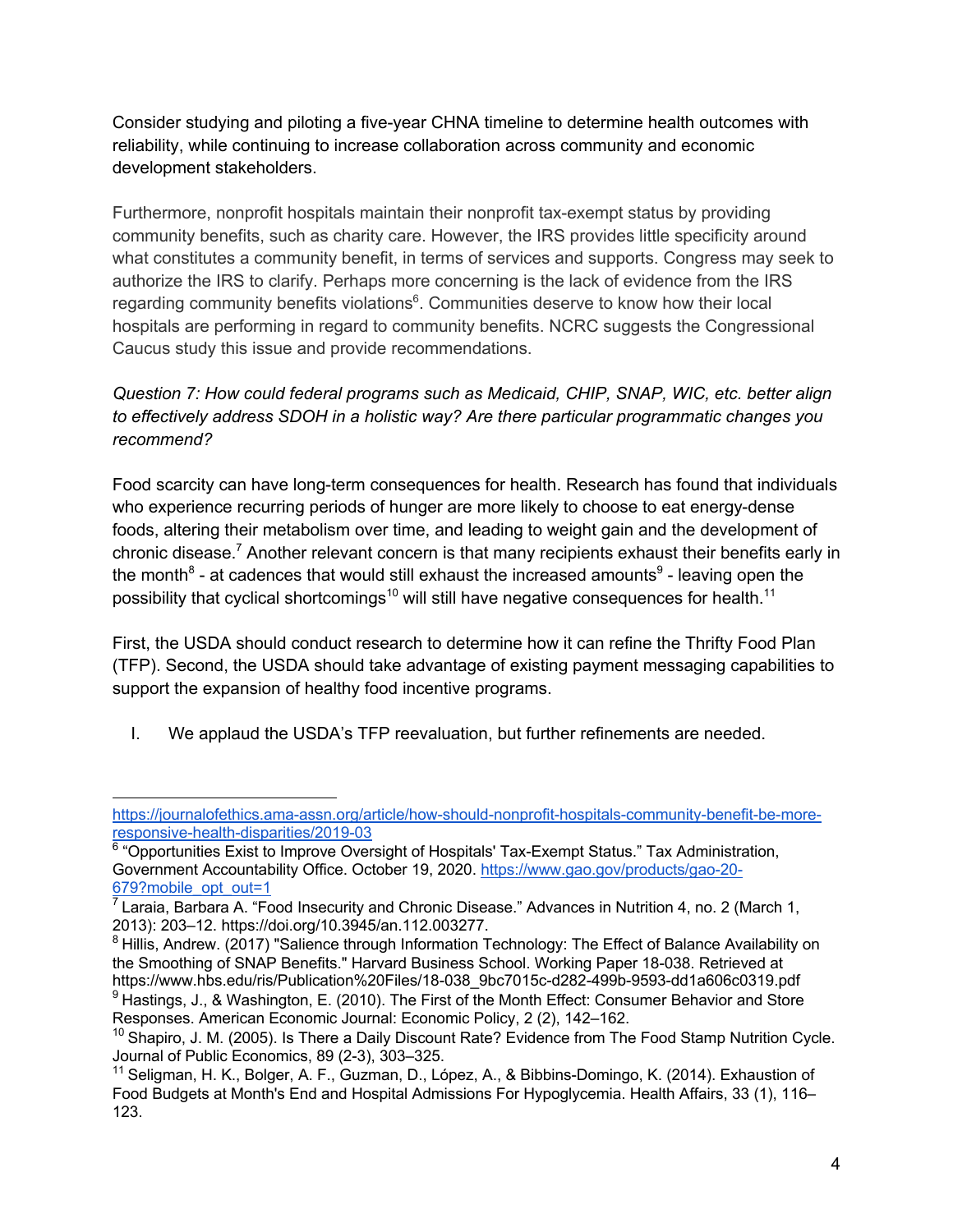Last month, the USDA completed its re-evaluation of the TFP.<sup>12</sup> The changes reflect research that demonstrated that the prior approach systematically understated the actual cost of feeding a family.<sup>13</sup> The USDA should further update the TFP in the following ways:

- Not all individuals have equivalent caloric demands. Households with teenagers should receive additional funding. When women are pregnant or during breastfeeding, their caloric needs increase. They should receive additional support.
- The list of eligible foods should be revisited. Many healthy foods are disqualified because they are defined as "prepared foods."
- The mix of fruits used in the TFP's baseline overstates how frequently consumers buy apples, bananas, watermelon, and fruit juice; the TFPs eligible fish choices are canned tuna and salmon; and the TFP's main vegetables are potatoes, carrots, leafy greens, and cabbage. These choices limit the variety of diets, may understate costs for feeding a household, and are inconsistent with the federal Dietary Guidelines for Americans.<sup>14</sup>
- The USDA should incorporate online food and beverage transactions as a source for its food pricing data.
- The TFP does not take into account the variation in the cost experienced by beneficiaries of traveling to an affordable grocery store. In urban and rural areas, transportation costs may be higher.

II. Due to inconsistencies in the information flows between retailers, point-of-sale terminals, merchant acquiring systems, and EBT card PMs, it is difficult to take healthy incentive food (HIFs) programs to scale. By requiring PMs and retailers to share item-level PLU, UPC, and SKU data inside transactions using EBT cards, USDA could motivate external funders to provide financial incentives for HIFs.

a. Private and public funders have a desire to incentivize SNAP recipients to eat healthy foods, but cannot because of shortcomings in currently-utilized payment systems.

Many foundations, hospitals, and insurance companies would like to provide matching funds for HIFs. Foundations bring a motivation to achieve prosocial goals, but their total spending power is dwarfed by private corporate sources. Hospitals and insurers have shown an interest in funding HIFs, but they need more information, and SNAP's limited payment messaging systems prevent it from happening.

<sup>&</sup>lt;sup>12</sup> United States Department of Agriculture. "USDA Modernizes the Thrifty Food Plan, Updates SNAP Benefits," August 16, 2021. https://www.usda.gov/media/press-releases/2021/08/16/usda-modernizesthrifty-food-plan-updates-snap-benefits.

<sup>&</sup>lt;sup>13</sup> Hartline-Grafton, Heather, Senior Advisor, SNAP, Ellen Vollinger, and Legal/Food Stamp Director. "Thrifty Food Plan 101 (Part 2)." *Food Research & Action Center* (blog). Accessed September 15, 2021. https://frac.org/blog/thrifty-food-plan-101-part-2.

<sup>&</sup>lt;sup>14</sup> USDA and FNS. "Dietary Guidelines for Americans." Nutrition Education, January 6, 2021. https://www.fns.usda.gov/cnpp/dietary-guidelines-americans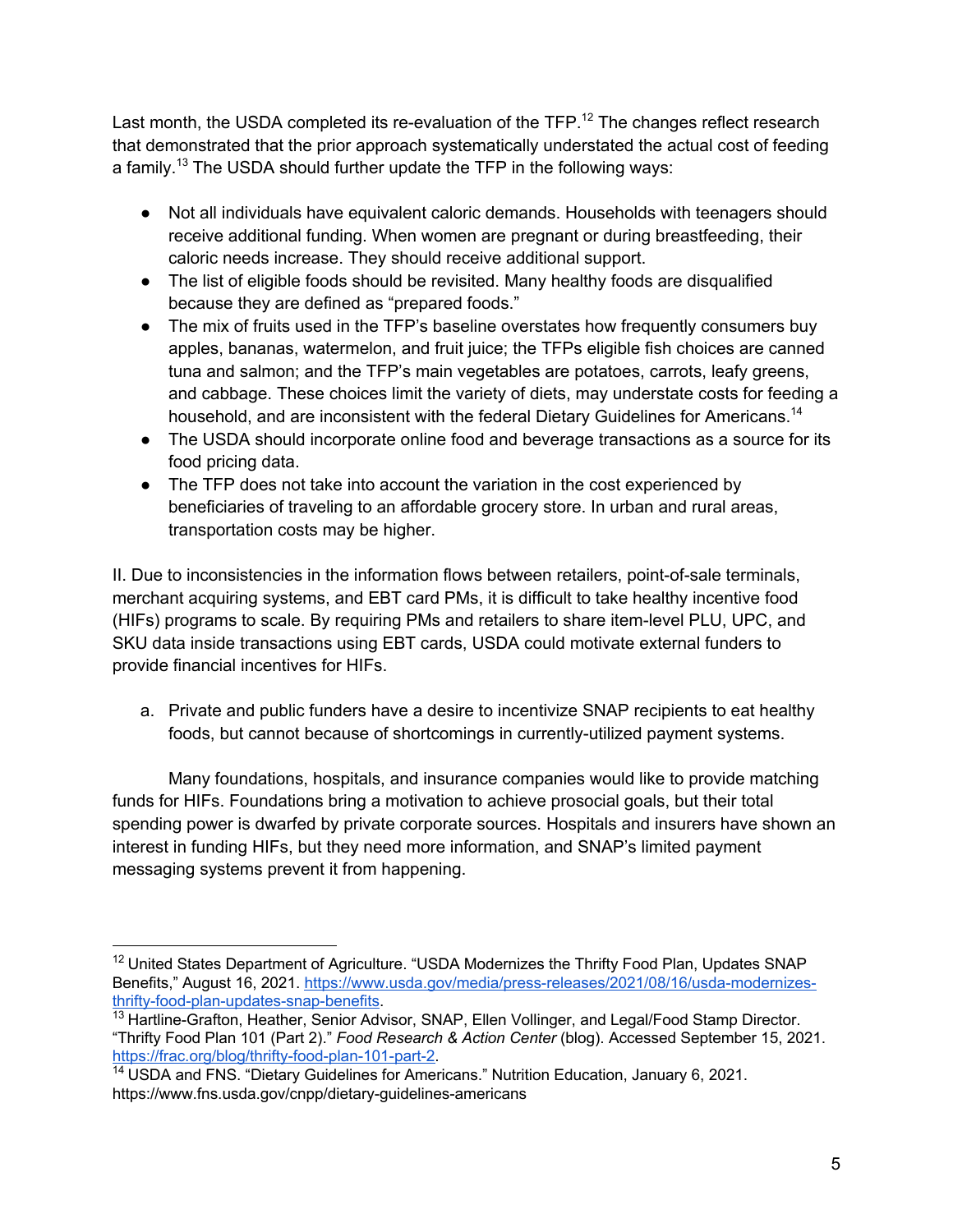Private corporations have a desire to support HIFs. The Affordable Care Act calls on hospitals that receive federal funding to provide benefits to their local communities. Often, this support takes the form of canceling charges for uninsured patients. Spending on food incentives presents a different value proposition, as participation may not be merely a cost center but also a tool to reduce expenses. Similarly, some health insurers - particularly insurers with contracts for state Medicaid programs - now seek opportunities to reduce the costs of claims for obesity, diabetes, hypertension, and other factors.

However, profit-motivated funders need two sources of evidence: a) records that demonstrate that a program participant improved his or her health and b) records that show that those participants purchased healthy food. The information can be used even if linked by an anonymous unique ID.

One emerging HIF model is to pay a match to SNAP recipients who participate in a HIF. Double Bucks programs often provide a 1 for 1 match, up to a certain ceiling, in these HIFs. These efforts already exist in 25 states.<sup>15</sup> However, they do not have scale. They require extensive involvement from non-profit organizations or local government employees (collectively, NPOs).

The benefits of HIPS are well-documented. A 2018 study suggested that giving a 30 percent discount on fruits and vegetable prices to SNAP beneficiaries would avert 12,000 cardiovascular deaths over the next twenty years.<sup>16</sup>

b. NPOs are hamstrung by the current process to meet health needs

NPOs have to work through a lengthy process to aid SNAP beneficiaries. The process typically takes this form: The NPO secures funding to operate a HIF. The NPO finds beneficiaries, usually on a county-by-county basis through free health clinics or local social service agencies, to receive the matching funds. The NPO helps the beneficiary to get a loyalty card at the participating grocery store. The beneficiary then returns to the NPO to register the card in a database. The participant uses their loyalty card and their EBT card at the POS, a capacity that requires programming from the grocer because the EBT card does not transmit their information automatically. The information is batch-filed and sent to the NPO. Incentives accrue on a periodic basis and payments are ordered on a manual one-off basis. Program evaluation is also labor-intensive.<sup>17</sup>

<sup>16</sup> Dariush Mozaffarian, Junxiu Liu, and Stephen Sy. "Cost-Effectiveness of Financial Incentives and Disincentives for Improving Food Purchases and Health through the US Supplemental Nutrition Assistance Program (SNAP): A Microsimulation Study," October 2, 2018. https://journals.plos.org/plosmedicine/article?id=10.1371/journal.pmed.1002661&utm\_source=STAT+New sletters&utm\_campaign=d3dcea5c51-MR\_COPY\_12&utm\_medium=email&utm\_term=0\_8cab1d7961d3dcea5c51-149692869.

<sup>&</sup>lt;sup>15</sup> DUFB. "Get Twice The Fruits And Veggies With Double Up Food Bucks | DUFB." Double Up Food Bucks | America. Accessed September 16, 2021. https://doubleupamerica.org/.

<sup>&</sup>lt;sup>17</sup> Garner, Jennifer A., Casey Coombs, Mateja R. Savoie-Roskos, Carrie Durward, and Rebecca A. Seguin-Fowler. "A Qualitative Evaluation of Double Up Food Bucks Farmers' Market Incentive Program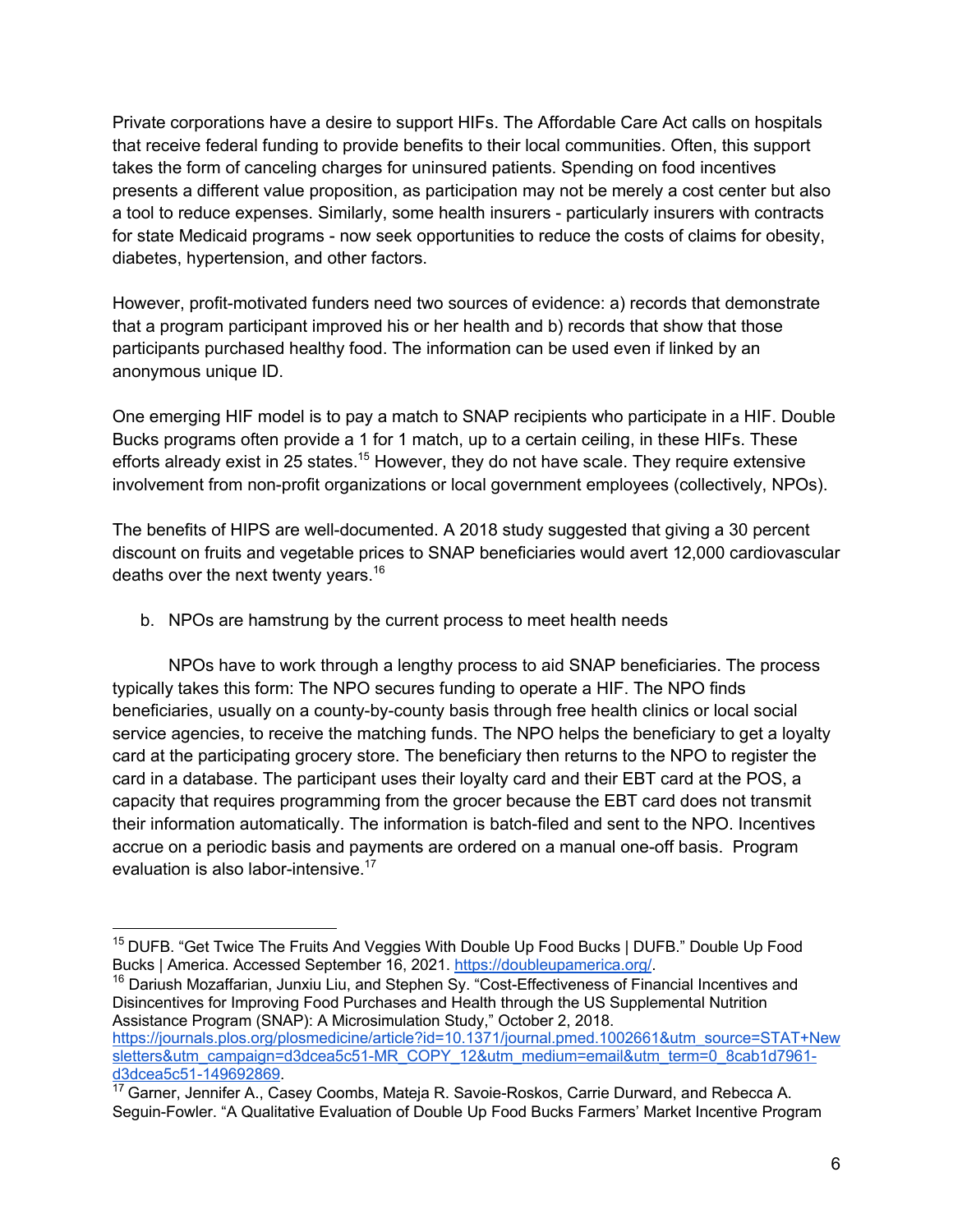For these, HIF programs have not achieved scale. Another approach - where NPOs distribute paper vouchers  $18$  - has similar problems with achieving scale and may compromise the privacy of beneficiaries.

c. USDA can and must require retailers and program managers to collect disaggregated information that reveals when beneficiaries have purchased healthy fruits and vegetables.

Improvements are technically feasible. Indeed, program managers (the two national PMs are the payment processors FIS and Conduent) for the Women, Infant, and Children (WIC) program already filter expenditures. WIC funding is treated as a prescription, where recipients receive support for specific items, in specific quantities, and during a finite period of time. According to FIS Government Solutions, one of the two large PMs in program management of SNAP and WIC, "because the program is product-and-measurement specific, the WIC point-ofsale transaction is required to capture the food products universal product code and unit of measure. This allows it to be compared to the assigned prescription to ensure the product and measurement matches before the sale proceeds."19

California is implementing a pilot program which will operationalize these systems. The description of the RFA describes its motives and intended outcomes:

"In partnership with the California Department of Food & Agriculture, the goal of this pilot project is to identify a technological solution for integrating disparate retail systems with California's EBT system so that, no matter where a CalFresh recipient shops, they may earn supplemental benefits for purchasing California-grown fruits and vegetables. The outcome of this project is a report to the state Legislature of our findings and recommendation for moving forward with a statewide implementation. The recommendation will model best practices for integration with the EBT system, facilitating communication with a variety of point-of-sale systems, and scalability from farmer's markets and small corner stores to high transaction-volume grocery chains."<sup>20</sup>

California's analysis of the problem mirrors this recommendation, and its belief that the appropriate solution involves making updates to POS systems, matches our prescribed solution.

Access." *Journal of Nutrition Education and Behavior* 52, no. 7 (July 2020): 705–12. https://doi.org/10.1016/j.jneb.2019.11.010.

<sup>&</sup>lt;sup>18</sup> Healthy Food in Healthcare. "Program: Fruit and Vegetable Incentives." Healthy food playbook. Accessed September 17, 2021. https://foodcommunitybenefit.noharm.org/resources/implementationstrategy/program-fruit-and-vegetable-incentives.

<sup>&</sup>lt;sup>19</sup> FIS Government Solutions. "Women, Infants and Children: WIC Product Sheet." Fidelity National Information Services, 2017. https://www.fisglobal.com/-/media/fisglobal/files/PDF/product-sheet/WIC-Product-Sheet.pdf?sc\_lang=en.

<sup>&</sup>lt;sup>20</sup> State of California, Department of Social Services. "California Fruit & Vegetable EBT Pilot Project Request for Applications.," September 11, 2020, 53.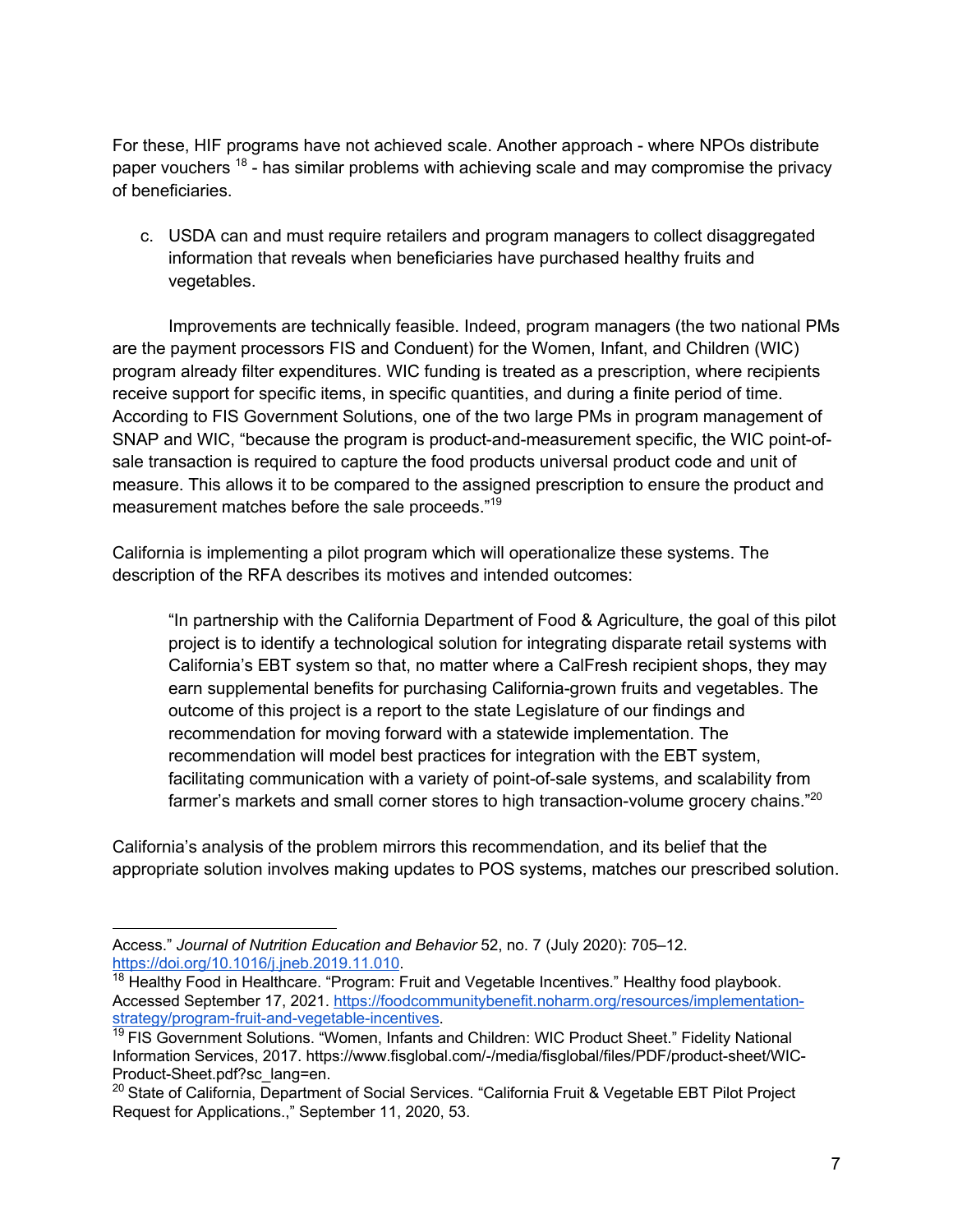If the PM also owns and operates the POS it is easier to disaggregate spending by SKU/UPC/PLU. However, typically only very small grocers and farmer's market vendors use the PM's POS - and these makeup the majority share of Double Bucks locations, even though they generate a small fraction of total retail grocery revenues.

The solution can also take advantage of new trends in payment messaging. Many payment processors are moving from the limited messaging capabilities inside the SWIFT 8583 standard to the more expansive data capabilities of the ISO 20022 standard. ISO 20022 messages are far richer in the quantity of data they transmit, can support standardized APIs, and will function in request for payment messaging.<sup>21</sup> The latter may become very popular as retailers increasingly develop the QR-code technology to arrange POS credit push transactions. However, 8583 data is enough - it is capable of carrying item-level information. The only obstacle is that retailers do not provide it with EBT transactions.

It would be very valuable if the USDA could help foster a scalable system to integrate SKU/UPC-level with card networks and EBT cards. The underpinning, universally standardized, payment protocol (ISO 8583) as well as the EBT-specific ANSI X9 standard already support the transport of such data, therefore, the problem is mostly one of encouraging retailers' terminals to supply data elements that are already communicable.

d. The USDA should require participating retailers programs to collect "Level 3" payments processing data.

Level 3 data can include Item SKU, UPC, PLU, an item description, the unit price, a unit of measure, a commodity code, the presence of a price discount, quantity purchased, and other details.<sup>22</sup> As an incentive, merchants who provide Level 3 information to card-issuing banks can include the transaction inside a lower-priced interchange category (Large-Ticket Interchange). Currently, banks only receive a fixed ten-cent fee for each transaction,  $23$  so financial incentives could motivate grocers to speed up the transition to Level 3. Such a change would give interested parties the ability to implement healthy food incentive programs at scale, eliminating labor expense, and providing profit-motivated funders with the information they need.

*Question 9: What opportunities exist to better collect, understand, leverage, and report SDOH data to link individuals to services to address their health and social needs and to empower communities to improve outcomes?*

 $21$  Finextra Research. "The Importance Of Data in a Payment And Why Is The Switch Over To ISO 20022 Is So Significant?," December 23, 2020. https://www.finextra.com/blogposting/19691/the-importance-ofdata-in-a-payment-and-why-is-the-switch-over-to-iso-20022-is-so-significant.

<sup>&</sup>lt;sup>22</sup> Tidal Commerce. "What Is Level 3 Data? Everything You Need to Know." Tidal Commerce, November 21, 2017. https://tidalcommerce.com/learn/what-is-level-3-data/.=

<sup>&</sup>lt;sup>23</sup> Host Merchant Services. "EBT Merchant Services." https://www.hostmerchantservices.com/. Accessed September 16, 2021. https://www.hostmerchantservices.com/ebt-merchant-services-snap/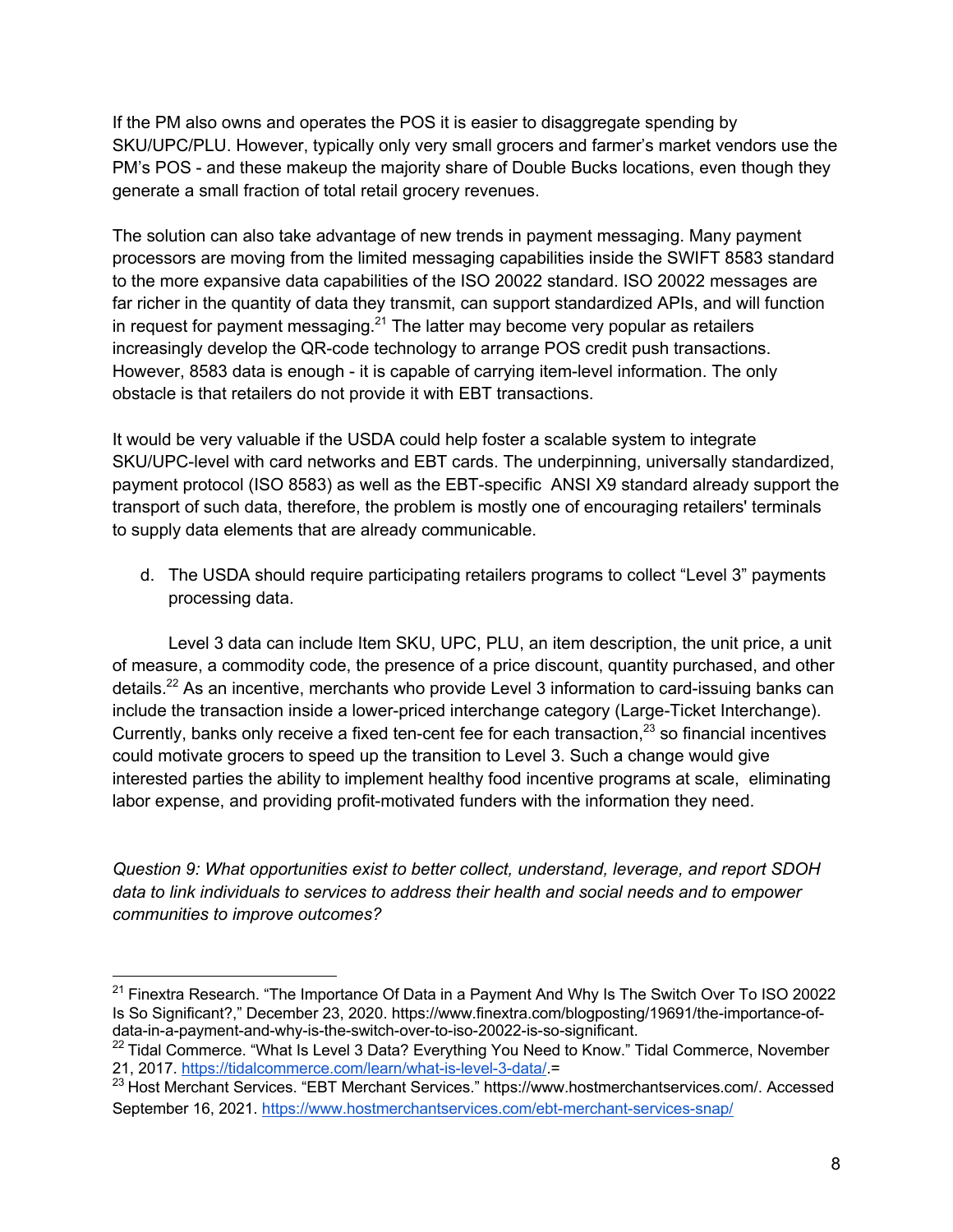According to a recent report, 40% of nonprofit hospitals in the U.S. do not complete their ACA mandated CHNA or, they do not report the results of their CHNA to the public.<sup>24</sup> This is a staggering finding. Additionally, the study found that the quality of the reporting documents from the non profit hospitals varied. At the very least, all CHNA data should be made publicly and easily accessible to all community members within the hospital's geographic footprint.

## **Best Practices and Opportunities**

*Question 13: Given the evidence base about the importance of the early years in influencing lifelong health trajectories, what are the most promising opportunities for addressing SDOH and promoting equity for children and families? What could Congress do to accelerate progress in addressing SDOH for the pediatric population?*

In a pre-COVID, developed nation such as America, Black women were already more likely to die in pregnancy or childbirth than any other racial demographic (3 to 4 times the rate of White women)<sup>25</sup>. With the COVID-19 pandemic disproportionately impacting community of color, and specifically Black communities, barriers to quality care exist for Black mothers<sup>26</sup>. The Black Maternal Health Momnibus Act of 2021 acknowledges that in the richest nation in the world it is unconscionable that Black women are dying at the highest rates as that of developed nations. Native American women are twice as likely to die from pregnancy related issues than White women. Hispanic and Asian Americans also have higher rates of maternal mortality in comparison to White women. The Momnibus includes significant investment in the social determinants of health, as well as invests in community-based efforts to prevent exposure to climate and health-related risks for mothers and babies. NCRC supports the full Momnibus Act.

Localized solutions include pre-pregnancy counseling for women with comorbidities (e.g. Tulsa Birth Equity Initiative), support for home-based care for the third and "fourth" trimester of pregnancy, elimination of maternal health care deserts and expansion of maternal telehealth, and group benefits screens (e.g. housing assistance, nutrition assistance, etc.), among other solutions.

<sup>&</sup>lt;sup>24</sup> Lopez III, Leo; Dhodapkar, Meera; and Cary P. Gross. US Nonprofit Hospitals' Community Health Needs Assessments and Implementation Strategies in the Era of the Patient Protection and Affordable Care Act. August 24, 2021. https://jamanetwork.com/journals/jamanetworkopen/fullarticle/2783

<sup>&</sup>lt;sup>25</sup> Pregnancy Mortality Surveillance System. Centers for Disease Control and Prevention. Date accessed: September 12, 2021. https://www.cdc.gov/reproductivehealth/maternal-mortality/pregnancy-mortalitysurveillance-

system.htm?CDC\_AA\_refVal=https%3A%2F%2Fwww.cdc.gov%2Freproductivehealth%2Fmaternalinfant health%2Fpregnancy-mortality-surveillance-system.htm

<sup>&</sup>lt;sup>26</sup> Mascarenhas, Lauren. Pregnant women with Covid-19 face higher risk of severe illness and death, study says. November 3, 2020. https://www.cnn.com/2020/11/03/health/pregnancy-covid-riskswellness/index.html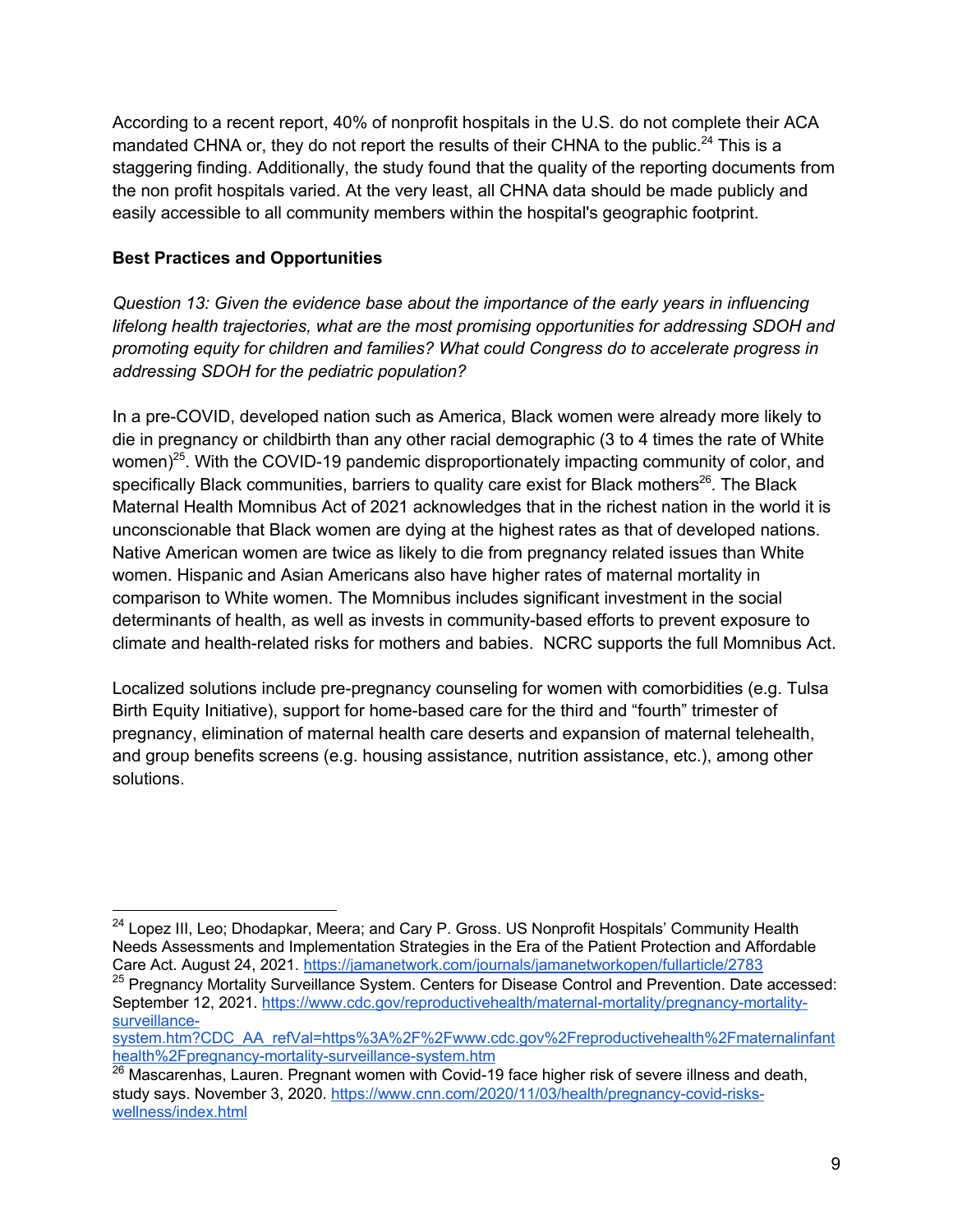## **Transformative Actions**

*Question 17: What are the main barriers to programs addressing SDOH and promoting in the communities you serve? What should Congress consider when developing legislative solutions to address these challenges?*

In the communities that NCRC has convened SDOH stakeholders (public health, community economic development, civil rights organizations, faith based communities, government agencies, and banks and financial institutions), both pre-COVID and during the pandemic, the vast majority of participants mention struggles with mental health and trauma, community-wide food insecurity, and a stark lack of affordable housing as primary concerns. Of these issues the affordable housing crisis has no easy solution. Greater spending (via the American Jobs Plan) will create approximately 2 million homes<sup>27</sup>. Local zoning codes that facilitate single-family homes at the expense of multi-family homes are exclusionary. Congress should support efforts, incentives that encourage municipalities to eliminate barriers to multifamily zoning production to increase affordable housing supply.

The Substance Abuse and Mental Health Services Administration (SAMHSA) recently distributed \$3 million for mental health and substance abuse grants, via the American Rescue Plan.28 While is amount of grant funding is unprecedented, future funding levels must be increased to combat increasing mental health concerns, including a rise in suicide ideation, youth depression, increasing adult mental health (pre-Covid) and more.<sup>29</sup>

### **Conclusion**

NCRC applauds the creation of this very important Caucus at a time when the vast majority of communities across the country have been and continue to be deeply impacted by the COVID-19 pandemic. The health disparities we are seeing now have been a part of communities for some time, with the pandemic bringing to the forefront these deep seated issues. The foundation to better community health outcomes including longevity rests with the foundation of a strong, healthy and economically viable community. Zip codes should not be indicators of health outcomes.

NCRC urges the Caucus to work to maintain access to affordable housing, modernize and improve upon the Community Reinvestment Act, enhance the Community Health Needs Assessment process, strengthen IRS oversight of CHNA's and readily make available CHNA data to communities. Support Black women especially as well as other non-white women with comprehensive maternal services and supports within their communities. On the heels of the

<sup>&</sup>lt;sup>27</sup> Rouse, Cecilia; Bernstein, Jared; Knudsen, Helen and Jeffery Zhang. White House. June 17, 2021. https://www.whitehouse.gov/cea/blog/2021/06/17/exclusionary-zoning-its-effect-on-racial-discriminationin-the-housing-market/

<sup>&</sup>lt;sup>28</sup> HHS Announces \$3 Billion in American Rescue Plan Funding for SAMHSA Block Grants to Address Addiction, Mental Health Crisis. U.S. Department of Health and Human Services. May 18, 2021. https://www.samhsa.gov/newsroom/press-announcements/202105181200

 $29$  The State Of Mental Health In America. Mental Health America. 2021. https://mhanational.org/issues/state-mental-health-america